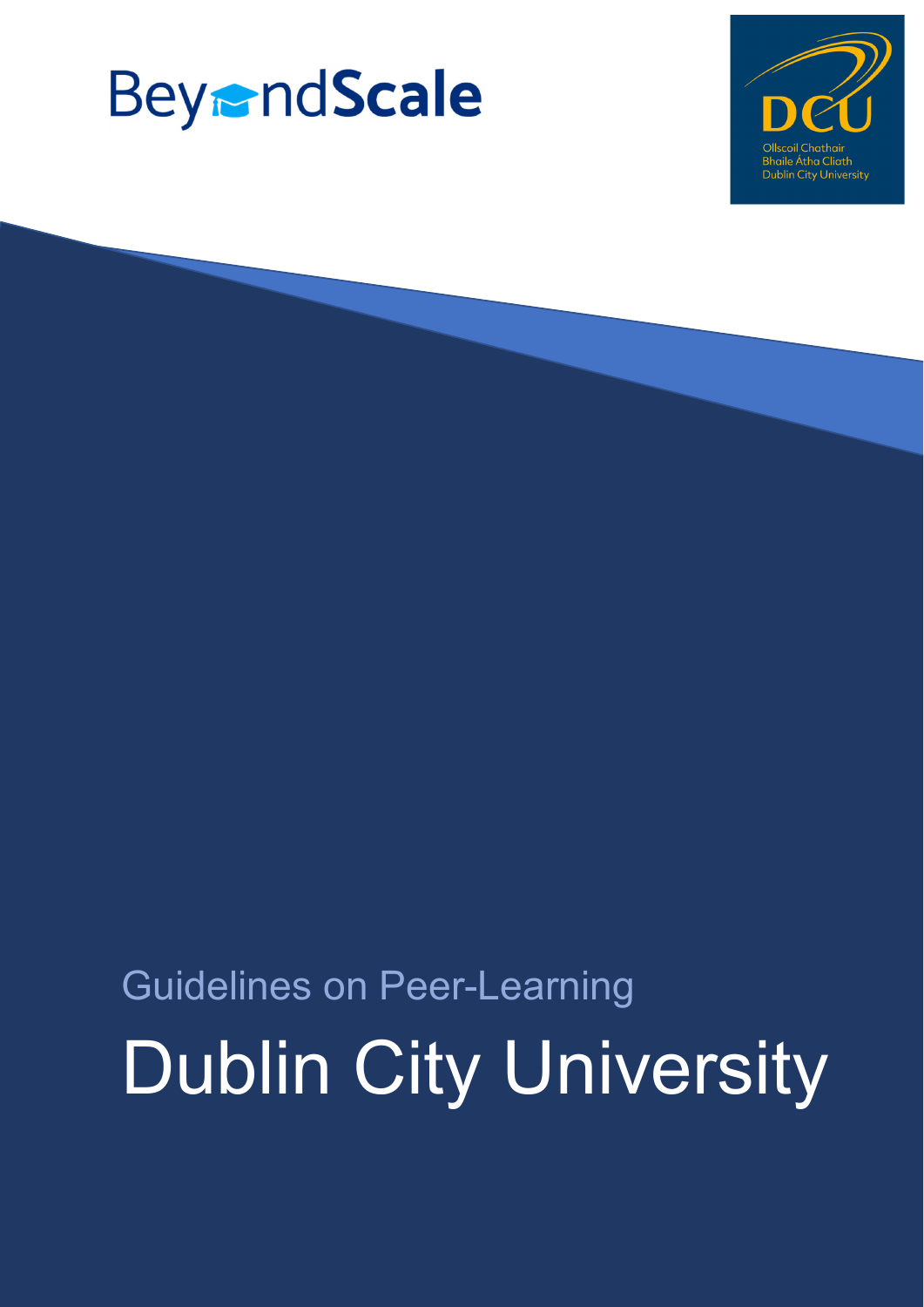



### **GUIDELINES ON PEER‐LEARNING INBOUND ACTIVITY**

## **DUBLIN CITY UNIVERSITY**

**BeyondScale ‐ Developing the Organisational Capacity of Higher Education Institutions using the HEInnovate platform to facilitate peer‐learning and a pan‐European community of practice**

#### **Take‐aways from peer‐learning experiences**

Peer-learning is a way for partners to learn from each other effectively. At a time when the university resources are limited and demands upon the staff are increasing, it can be beneficial internal as well as external stakeholders of an HEI to learn from each other.

For peer‐learning to take place it is important to know who the "peers or buddies" are. For peer‐ learning to be achieved within the BeyondScale project a buddy system was created. The buddy system included internal HEI partners for the inbound projects, external for the outbound projects, and a system that involved project partners, associate partners as well as mentors. The internal partners were university management, heads of departments, heads of degree programs, experts in service units, and selected lecturers. On the other side external partners were public sector/policyoriented organisations along with enterprise support organizations/incubators/start‐ups, micro firms and relevant actors in the industry.

The internal HEI partners in the activities – the project team, administrative, academic, and other staff as well as students ‐ benefited from the documentation of the activities of BeyondScale, the capacity building seminars and webinars organized at the higher education institutions. External stakeholders also benefited from the augmented capacity at the higher education institutions they collaborate with.

While COVID‐19 made things more complicated, the design of the system allowed all partners to interact on multiple levels and with a variety of partners from the inside and the outside of their network. The result was the co-design and the implementation of inbound and outbound activities.

The following roadmap provides an overview of the peer‐learning activities developed during the BeyondScale project. Further information is available at www.beyondscale.eu or you can contact us at: office@wpz‐research.com

The BeyondScale roadmap on peer‐learning included the following steps:

- 1. Think about what contribution you expect or what you want to learn
- 2. Think about your own contribution and whether your partner can use this contribution
- 3. Define together the goals of the exchange
- 4. Agree on the way of communication
- 5. Define future meetings or possibilities of exchange
- 6. Reflect on the value of the exchange
- 7. Think about further joint activities

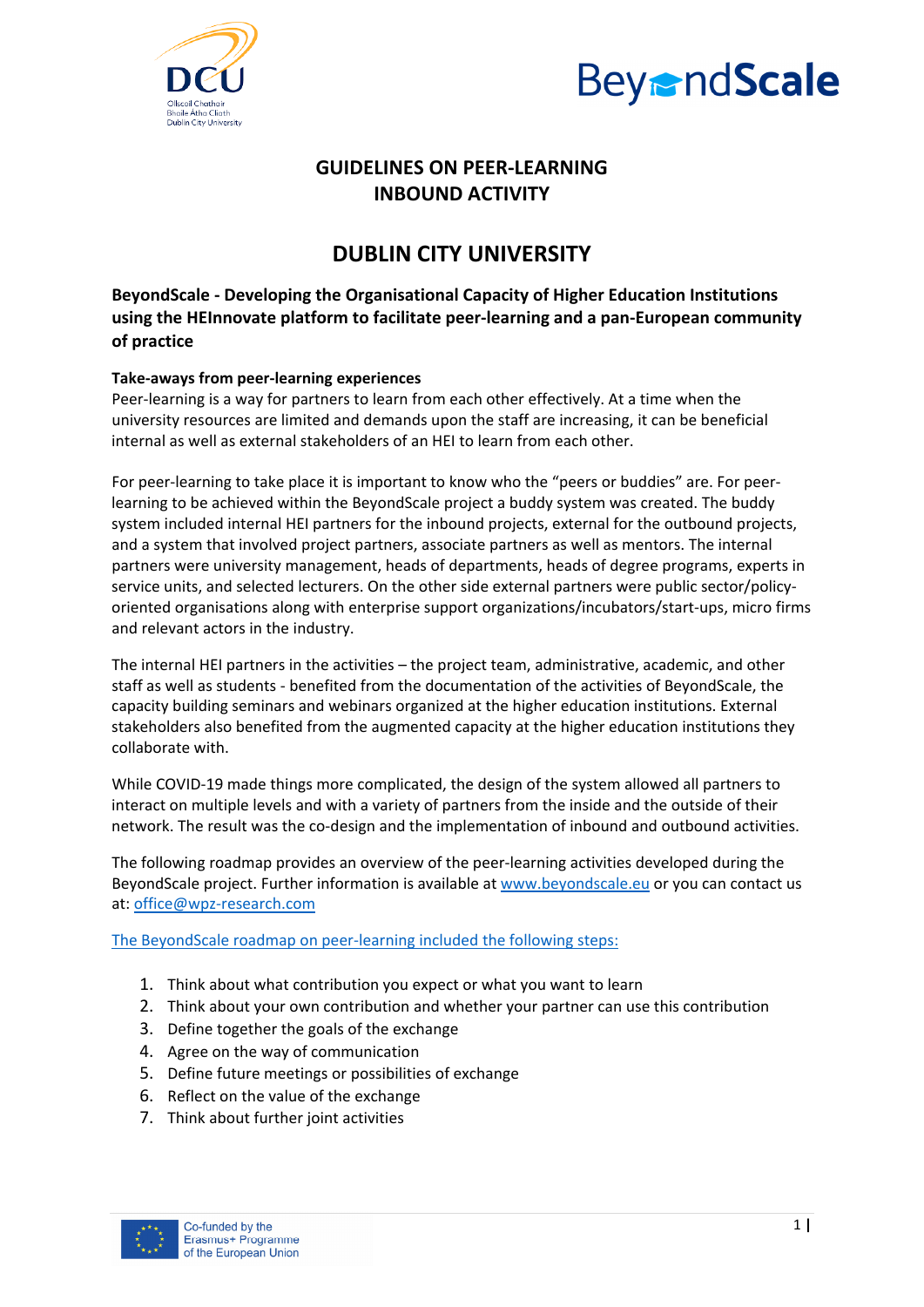

# **BeyrndScale**

### **An example of a peer‐learning activity.**

#### **HEInnovate dimension: Digital Transformation and Capability**

#### **Description of the activity:**

Fostering ICE (Innovation, Creativity and Entrepreneurship) activities as part of the student curriculum and co-curricular experience. The creation of Open Educational Resources in Creativity, Innovation & Entrepreneurship. The provision of prototyping support and the creation of a Maker‐ Space in the new Entrepreneurship Hub where students could develop their entrepreneurial ideas and create prototypes of the products and/or services that they wish to create.

#### **Our participants represented:**

- University Management
- Heads of Schools
- DCU Futures Leaders
- Heads of Service Units
- Degree Programme
- DCU Futures Degree Programme Chairs & Module Co-ordinators
- Module Co-ordinators Assistant, Associate & Full Professors
- Enactus Student Society Social Innovation Academic Mentors
- U‐Start Entrepreneurship Accelerator Programme Officer
- Director of Business School

#### **Involvement, contributions and future benefits of the partners**

| <b>Internal Buddies</b> | Involved in:            | <b>Contribution</b>        | <b>Future Benefit</b>    |
|-------------------------|-------------------------|----------------------------|--------------------------|
| • University            | • DCU Working Group for | • Leads on the DCU         | • Direct link to Senior  |
| Management -            | Innovation, Creativity  | Working Group to           | Management in the        |
| Director of             | and Entrepreneurship    | develop ICE activities in  | university which may     |
| Strategic Projects,     |                         | the university.            | lead to better buy-in    |
| <b>DCU President's</b>  |                         |                            | from other members       |
| Office                  |                         |                            | of Senior                |
|                         |                         |                            | Management.              |
| • Heads of Service      | · Value Proposition     | • Delivers an array of     | • The Office of Student  |
| Units -                 | Workshop                | educational and            | Life could provide       |
| Management,             |                         | recreational activities to | direct support and       |
| Office of Student       |                         | develop DCU students as    | encouragement to         |
| Life                    |                         | lifelong learners.         | students to make use     |
|                         |                         |                            | of the maker-space.      |
| • Lecturers - experts   | • Value Proposition     | • Relevant knowledge and   | • Lecturers will be able |
| in teaching and         | Workshop                | insight of the current     | to directly connect      |
| student support         | • DCU Working Group for | needs of DCU staff and     | students who are         |
|                         | Innovation, Creativity  | students and the barriers  | working on               |
|                         | and Entrepreneurship    | that exist in relation to  | entrepreneurial          |
|                         |                         | supporting students to     | ventures to the          |
|                         |                         | develop entrepreneurial    | relevant support that    |
|                         |                         | competencies in the        | will be available to     |
|                         |                         | university.                | them in the maker-       |
|                         |                         |                            | space.                   |

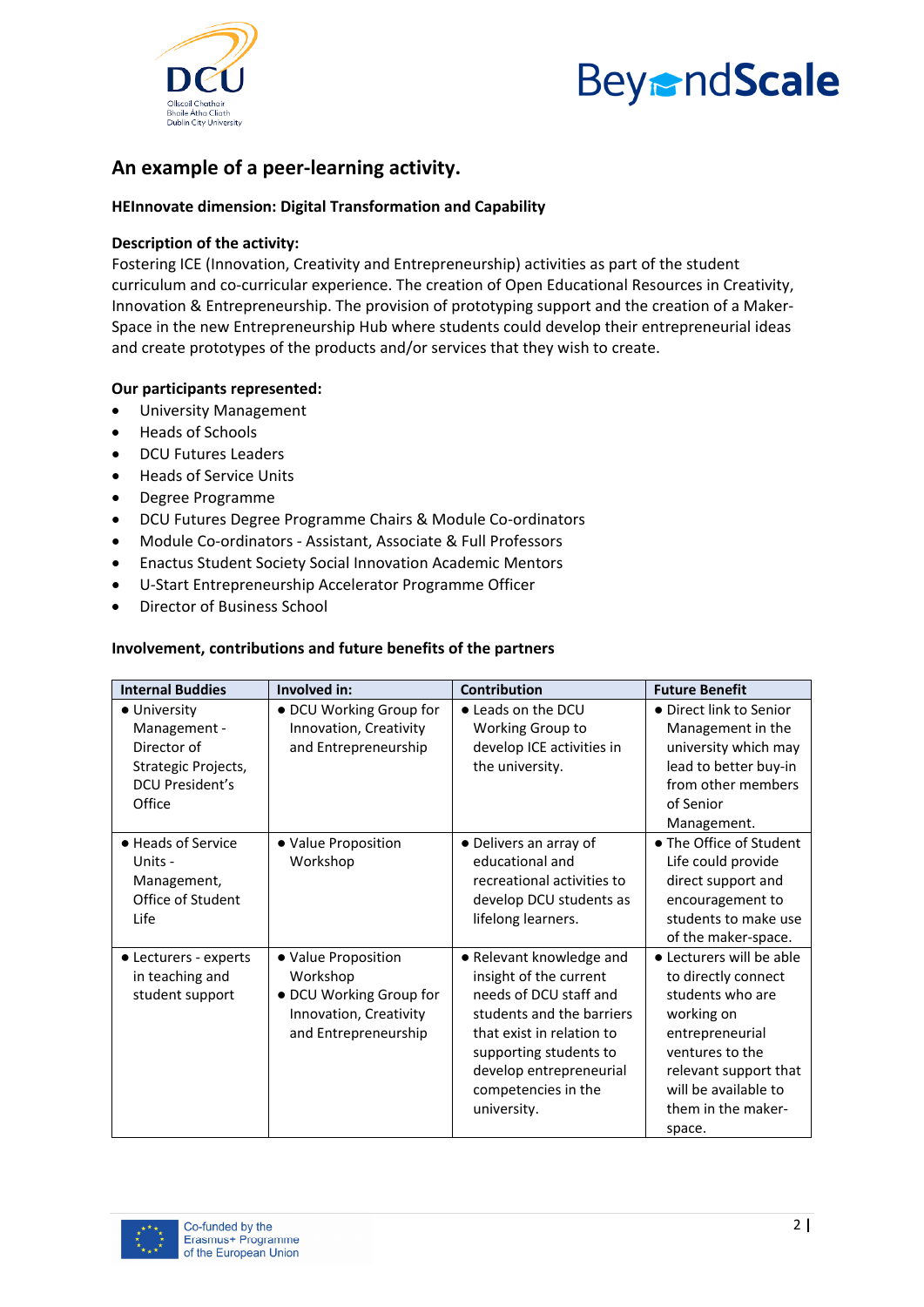



#### **Why is peer‐learning important? Please connect your answer to your activity.**

Peer-learning is a method of authentic professional learning. It allows academics to learn from each other in their own disciplines as well as from other disciplines. It triggers debates about values, about learning outcomes, about what is truly unique about a particular university's graduate. It also facilitates the integration of new staff into the community of teachers in a structured manner strengthening networks and opportunities for collaboration. It increases confidence among those considering the integration of ICE (Innovation, Creativity and Entrepreneurship) into their own disciplines.

#### **What have you learnt during the peer‐learning process of your inbound activity?**

DCU prides itself on its interdisciplinarity, and innovation. This process fostered increased collaboration between academics from very different disciplines ‐ engineering, psychology, geography, business and social sciences for example. It allowed the principal investigator and research assistant to learn different perspectives and understandings of what ICE means in other disciplines. This was particularly apparent in the new DCU Futures programme. This is a major strategic initiative in which DCU has developed 10 new degree programmes with an emphasis on transversal skills of interest to national and international employers. Academics of the above‐mentioned disciplines were interested in embedding ICE and becoming members of the pre‐existing ICE‐related informal community. They were particularly interested in understanding exactly what social innovation and social entrepreneurship meant and how exactly it could be embedded in their modules. General societal attitudes and understandings of any discipline can influence how others outside that discipline see it. There were some misunderstandings along the way, and dialogue was most beneficial in teasing out the most sensible steps forward. They were also interested in learning about the Irish social enterprise ecosystem, which is currently emerging from a fledgling stage, and is poorly understood as evidenced in the National Policy for Social Enterprise published in 2019. Social enterprises are often conflated with charities and NGOs. The academics were also introduced to resources such as the EntreComp entrepreneurship competencies model developed in the EC DG for Employment, Social Affairs and Inclusion.

Another issue that became apparent during the peer‐learning process is how busy all academics are, and how busy and full the curriculum is. Piecemeal initiatives need to happen within, be scaffolded by, larger more strategic initiatives.

#### **Would you recommend the peer‐learning buddy system to another HEI and why? What could other HEIs learn from it?**

There is a limit to what can be achieved without the buddy system being fully integrated into a fully resourced initiative. In the case of DCU, more will be achieved once the new ICE policy and strategy are fully designed, resourced and implemented. Strategic initiatives by their nature take time. A fully‐structured system will be best established and developed in conjunction with central core support services such as a Teaching and Learning Unit providing support and training across the whole university structure. The appropriateness of integrating entrepreneurship into the curriculum is on a spectrum from very relevant to not relevant. Dialogue is required to communicate how transversal the competencies of ICE, Innovation, Creativity and Entrepreneurship are. In summary, any peer‐learning buddy system should have a senior manager actively championing it.

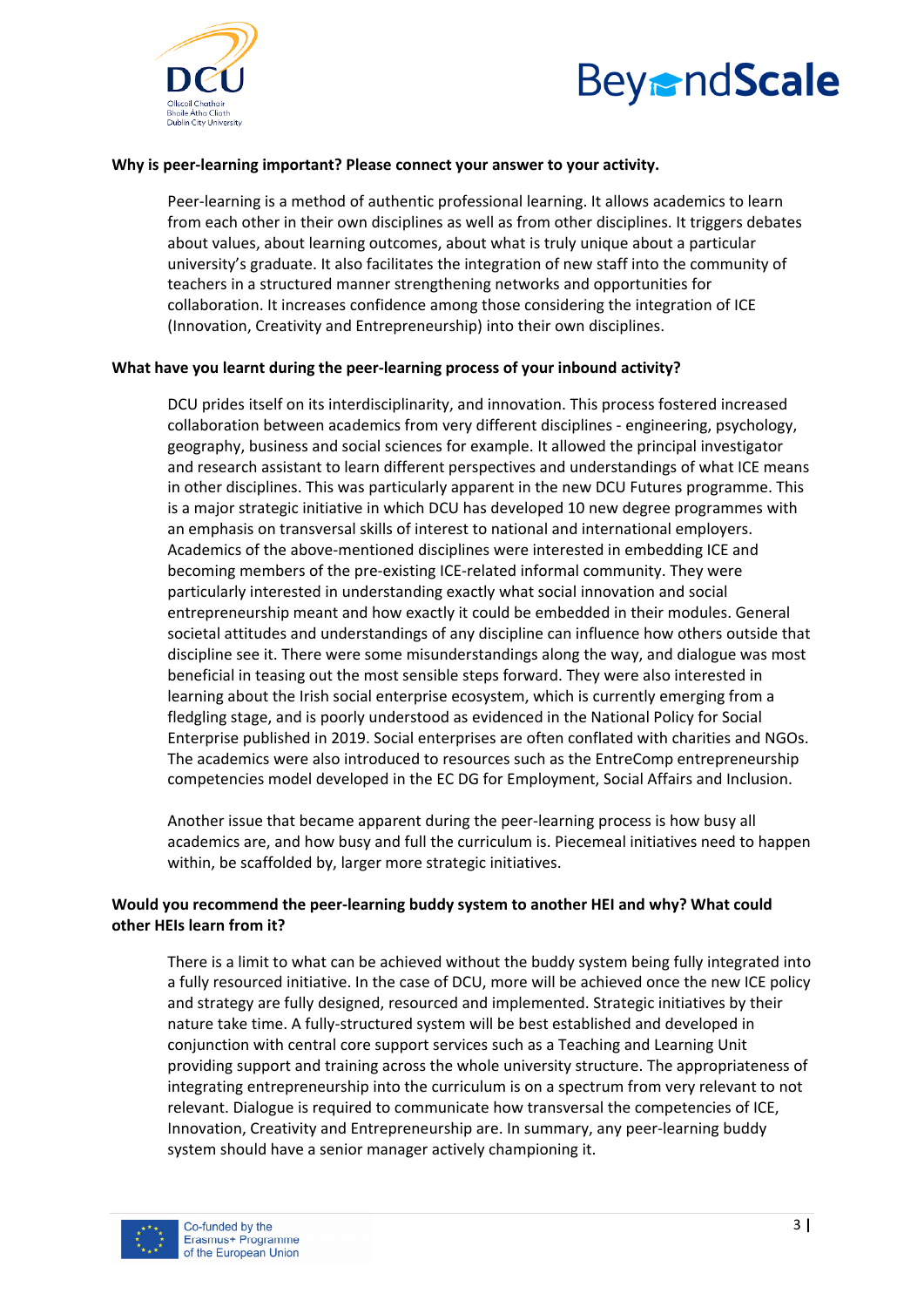



#### **What were the common objectives?**

- For these Open Educational Resources to be created, the courses of the BA Business & Irish (Creativity and Entrepreneurship), BA Social Sciences & Cultural Innovation (Social Innovation and Entrepreneurship: Creativity and the Emerging Future), BSc in Marketing, Innovation & Technology (Innovation and New Product Development) were selected.
- All three programmes place a strong emphasis on the development of transversal skills such as creativity, leadership, ethical and critical thinking, digital literacy, intercultural competence and future thinking. DCU members had to develop these Open Educational Resources, which can be retained, re-used, revised, remixed and re-distributed by others with due attribution to the DCU authors.
- Fostering ICE (Innovation, Creativity, Entrepreneurship) activities in DCU. Embedding innovation and entrepreneurship, and more specifically social innovation and entrepreneurship, across different disciplines, departments and units in a more effective way, for the benefit of staff and students alike.
- A sub-objective of this involved providing support to students who wish to create prototypes for their innovations and/or enterprise ventures. DCU staff members are aiming to create a permanent maker‐space on campus where students could do this, as well as to engage the general student population in innovation and entrepreneurship.

#### **What were the outcomes?**

- An informal community of like-minded academics and non-academics across DCU, interested in embedding entrepreneurship (commercial & social) into their teaching and into the student experience has been formed. New members return to the Beyond Scale team as and when they want additional support. In other words, the implementation happens as it's needed - when a module is being designed or being prepared for delivery rather than in the particular time of Beyond Scale activities.
- Discipline-related or discipline-applicable teaching resources such as workshops. podcasts, assignment outlines and grading schemes were developed for particular modules as required, for example in the Creativity and the Emerging Future module on the BA in Social Sciences and Cultural Innovation, and in the National Smarter Campus Travel initiative as an element of the Professional Skills for Engineers module on the BEng in Engineering (Mechanical and Manufacturing, and Electronic).
- As a result of the social media publicity for Beyond Scale, the Principal Investigator now has a PhD student on scholarship researching entrepreneurship competencies and the effects of the education system on patterns of entrepreneurship in the Gaeltacht (Irish language speaking) rural community. He is an experienced primary school teacher and since registering for the PhD, he has been invited to collaborate with the DCU Institute of Education's Changemaker Schools initiative on embedding creativity and the values of social entrepreneurship in the primary school curriculum.
- The well-resourced flagship DCU Futures initiative is concentrating on a particular list of new innovative degree programmes. Both leaders of Futures have attended Beyond Scale workshops. Through that work the Beyond Scale Principal Investigator has been invited to join the Futures expert panel group for entrepreneurship. She is rapporteur for that group, which is tasked with developing an agreed list of learning outcomes which will apply to the initial Futures programmes and will ultimately be rolled out to all DCU degree programmes.

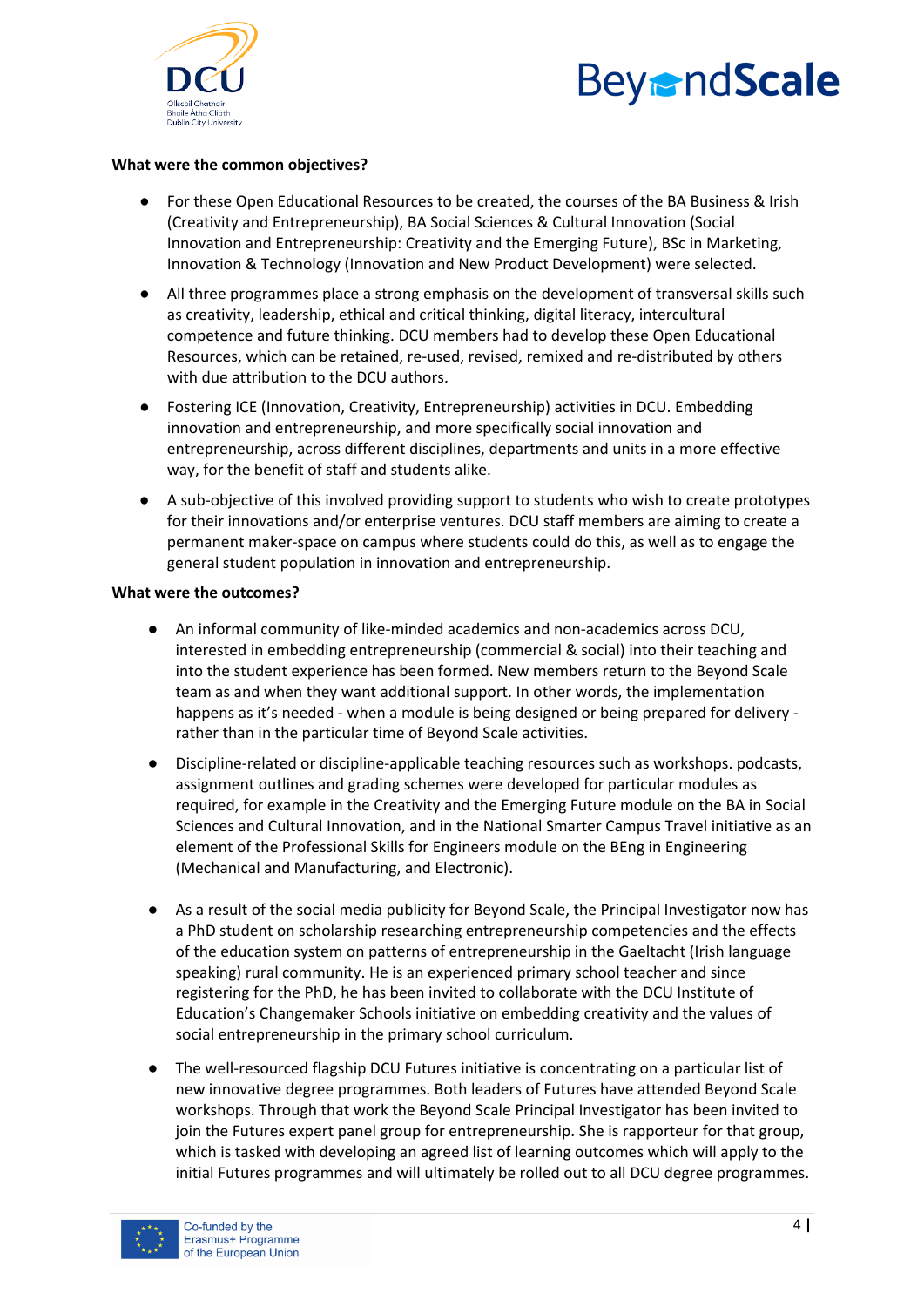



In the absence of a fully operational Entrepreneurship Hub or of a U-Start programme, the DCU Beyond Scale team has secured modest funding to prototype a prototyping micro‐ finance scheme for students who would otherwise have to spent personal funds on equipment, materials or expertise not traditionally available to them as part of their degree programmes. Sample beneficiaries from this scheme are business students wishing to develop 3D prototypes but who do not have access to such laboratories as would engineering students. This initiative is funded by the DCU Educational Trust through the active support and advocacy of the Director of Strategic Initiatives in the President's Office. This prototype micro‐financing scheme will be a particularly valuable element in the development of the Entrepreneurship Hub and a maker‐space within it, once the ICE policy is finalised and the Hub is financed.

#### **What were the possible barriers and challenges?**

- The Covid-19 pandemic has had a significant impact on the development of activities. The university campuses shut down in March 2020, returning in September 2021. In that 18‐ month period, students had no opportunity to spend time on the campus. The fledgling Entrepreneurship and Innovation Hub was shut down and has yet to reopen. The space has had to be reallocated as general student space due to Covid-19 safety measures. Since returning to campus in September 2021 there is wide‐spread reporting in DCU and across other universities in Ireland, that students are finding it difficult to adapt to the post‐Covid life‐style. While eager to return to campus, they are finding it difficult to fully engage in campus life, and in particular in the additional opportunities provided.
- The new President of the University took office in July 2020 amid the Covid-19 shut-down. In autumn 2020 a review of ICE was instigated, and has been making gradual progress. ICE will be central to the forthcoming strategic plan to replace the Talent Discovery and Transformation Strategic Plan 2017‐2022. The DCU Principal Investigator in Beyond Scale is an active member of the ICE working group.
- The Principal Investigator has been co-director of the Entrepreneurship and Innovation Hub. Unfortunately, the Hub has had no staff budget since spring 2021. She also had responsibility for the U‐Start student accelerator programme run within the Ryan Academy for Entrepreneurship, initiatives which have been discontinued due to lack of funding. Replacing them with different or adapted programmes is part of the ICE review.
- Challenges of communicating the relevance of social innovation and entrepreneurship to certain disciplines. For example, engineering students often found it difficult to think about the more social elements of their projects on sustainable and active travel. More work is needed to be done to embed social innovation and entrepreneurship across different disciplines in DCU and to get buy‐in from both staff and students. Social innovation champions are needed within different faculties and departments, whether they may be staff or students.

#### **What were the possible opportunities?**

 There are always many opportunities. However not all opportunities can be exploited, due to time and financial constraints. Nevertheless, we had the opportunity to work together, involve several members of our university and raise awareness on the important topics of innovation, entrepreneurship and creativity.